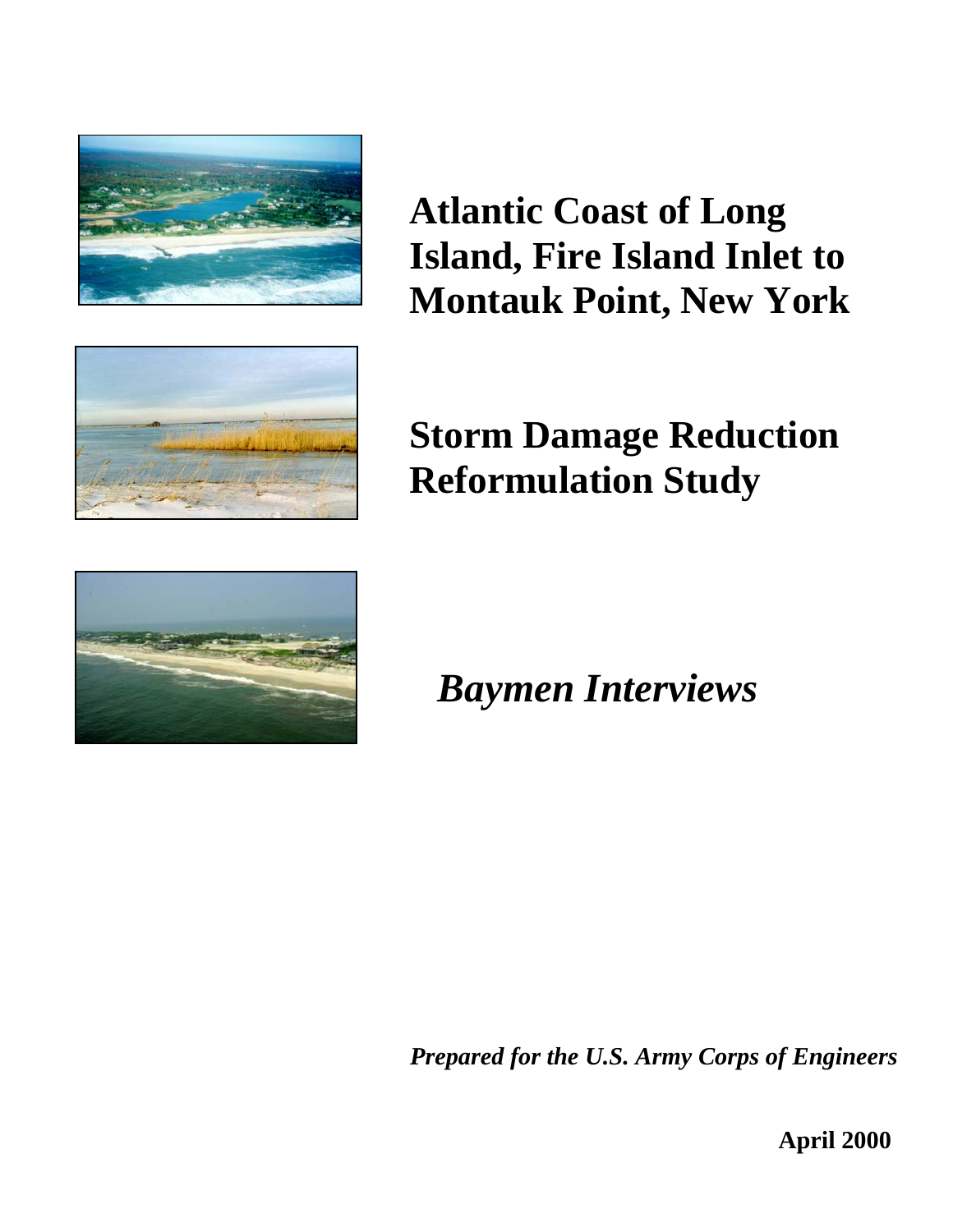# **BAYMEN INTERVIEWS**

## **INTRODUCTION**

The Army Corps of Engineers (ACOE) is conducting a Reformulation Study for shore protection and storm damage along the south shore of Long Island, New York, from Fire Island Inlet to Montauk Point. The study area, approximately 83 miles long, is located entirely in Suffolk County, New York, and includes the barrier islands, the Atlantic Ocean shorelines, the adjacent backbay areas of Great South Bay, Moriches Bay and Shinnecock Bay, and the bay shoreline of Long Island.

Beach erosion, Atlantic Ocean storm surge, wave impacts, barrier island overwash and overtopping have narrowed the width of the barrier island, and impacted the natural dune system. These events have allowed overwash of salt water and breaches that affect back bay hydrographic parameters such as hydrodynamics, salinity, temperature, circulation, and bay residence times of these water bodies. The purpose of studying these aspects of the bay in relation to the breaches is to conclude how the interactions, and with the presence or absence of breaches, how the estuary will fare in its ability to support healthy populations of marine life. This information will be used to assess the potential impacts of any approaches developed during the Reformulation Study.

#### **OBJECTIVE**

Allee King Rosen & Fleming, Inc. interviewed commercial fisherman and clammers (also known as baymen) who work in Great South, Moriches and Shinnecock Bays and the surrounding embayments to obtain anecdotal information about existing and historical conditions in the bay. The interviews were informal, but followed a script to ensure that all of the desired information was obtained. The interview questionnaire is attached. These interviews took place in January 1999, during a Baymen's Association meeting, at the Fisherman's Forum (a two-day trade show and lecture event at a local community college), and on the telephone. Each bayman encountered was questioned about his history as a bayman, and how each has seen environmental, e.g., water quality, and changes in the bays where each has harvested fish and/or shellfish. The baymen were very frank and open, but requested anonymity. Their answers and comments were recorded and summarized below.

### **SUMMARY OF INDIVIDUAL BAYMENS' COMMENTS**

Each paragraph below represents a summarized account of information and anecdotes gathered from each bayman. These discussions are presented unedited and unchallenged. Some of the assertions are not factually correct, but are what the individual believes.

**Bayman 1**: The breach agreement allows the government to fill in any breach, but breaches are the best things for the bay, and hopefully they will continue. Pike's and Little Pike's Inlets were the two breaches. After the breach in the fall of 1992, water quality improved tremendously in Moriches Bay, and the scallop population soared. Without a doubt the breach made the water cleaner and clearer; breaches also make a very productive bottom. The Brookhaven Baymen's Association fought to keep the breach open because of the excellent water quality in the west end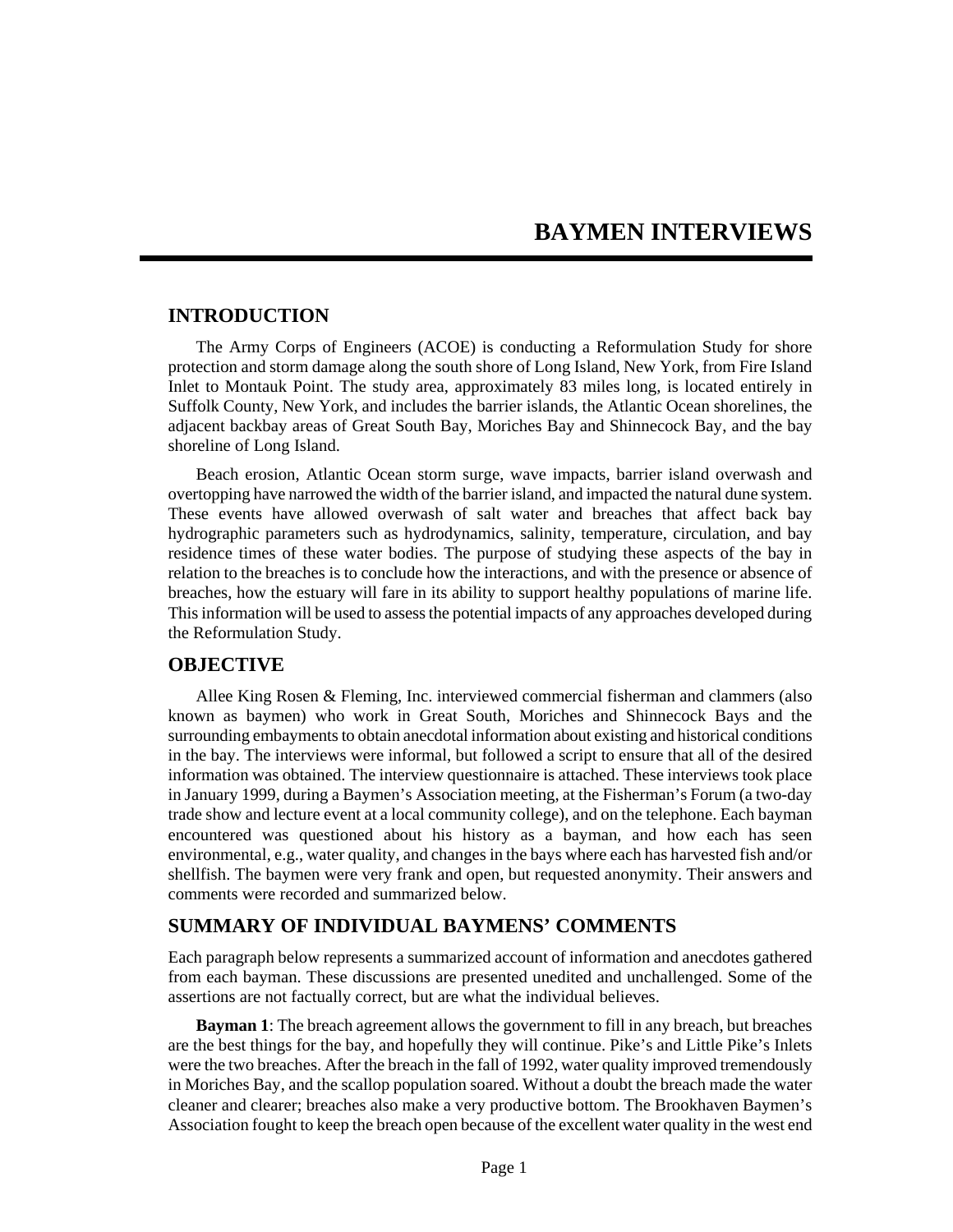of Moriches Bay. The West End Baymen's Association also pushed to keep the breaches open, but the consultants for West Hampton Dunes threatened this association's president by saying if you support the baymen we're going to publicize that Moriches Bay is loaded with transformers that fell off the telephone poles and put PCB's (polychlorinated biphenyls) in the water. The pressure to fill in the breach and build houses back on the beach was so great that anything was said to make that happen, and not to make this area part of the National Seashore. Now there is a breach agreement that any breakthrough will be closed. The water quality declined after each breach was closed. This bayman stated that the argument used to close the breaches was that the elevated salinity harmed finfish and shellfish; however, the area around Shinnecock Inlet supports the same species, and the salinity does not have a detrimental effect on them.

**Bayman 2**: One baymen stated, "No flushing makes a dead sea." Quantuk Bay, between Moriches and Shinnecock Bays, is always brown. The flushing is not good in Quantuk Bay, and in the summer the brown tide percolates and turns the water brown. There is seasonal shellfishing in the winter months, but you can't make a day's pay, and the clams don't look healthy. There is not enough oxygen for the clams on the bottom. Clams need to have a frequent flushing over them, and a soft and clean bottom without silt build-up. Dredging occurred in the 1970's in Quantuk Bay. Suffolk County had 2 dredges back then, but one has been sold. After dredging, productivity was high for at least 10 years. The year after the breach, in the spring, there was an abundance of clams. After the breach was closed, the clams were gone. Houses are being built on drained salt marshes where clams used to grow. This bayman's major concerns were the loss of habitat for both fish and shellfish, which use the estuary as a nursery, and an increase in pollution, which further damages the remaining habitat. He believes additional flushing in the bay would stabilize conditions enough so that marine organisms would flourish.

**Bayman 3**: The brown tide in 1985 killed a lot of eel grass beds. All the canals had eel grass until the brown tide. Most of the eel grass is gone now; approximately 80,000 acres of eel grass have been destroyed. There is no eel grass in Davis Park, Watch Hill, or Moriches Inlet. Quantuk Bay, the Brookhaven Baymen's area, was loaded with eel grass. The water is very dirty; light cannot penetrate the murky water to help the eel grass grow. Fish have no place to hide from predators and be protected. Shellfish have a hard time setting if there is no eel grass. Now the common marine plants are certain types of seaweeds which are indicators of pollution.

**Bayman 4**: Tube worms, which create masses of calcareous tubes in which to live, cover the bottom of Quantuk Bay. Baymen call this "worm coral". When there was flushing in the bays, these worms were not dominant. Now these slimy masses are everywhere, and they rip our nets. The scallop population was also decimated after the brown tide. Without the Baymen's Association transplanting them, there would be none. Southampton Town Baymen's Association has a grant from the multi-millionaire Louis Bacon, who owns Robin's Island, to plant scallops in lantern nets in the back of Scallop Pond. The study is to see if they will survive if they are not reachable by predators. Baymen say if 1/4-1/2 inch scallops are placed in eel grass in the bay, they will grow and multiply. Any smaller than this and they will not spawn. If there is a brown tide, they usually will not survive either. Southampton Trustees buy the scallops and the baymen plant them; some are eaten, some die, some survive.

**Bayman 5**: Before the 1938 hurricane created Shinnecock Inlet, Shinnecock Bay's only source of salt water was Moriches Bay. It was like Mecox Bay. There wasn't much flush here. It used to stink from the lack of flushing. There were also crabs because of the brackish water before the 1938 hurricane. The trouble is getting the crab spawn to survive. After the breach you could get 30-40 bushels of blue crab/day. Tiana Bay had a good set of blue claw crabs 3 years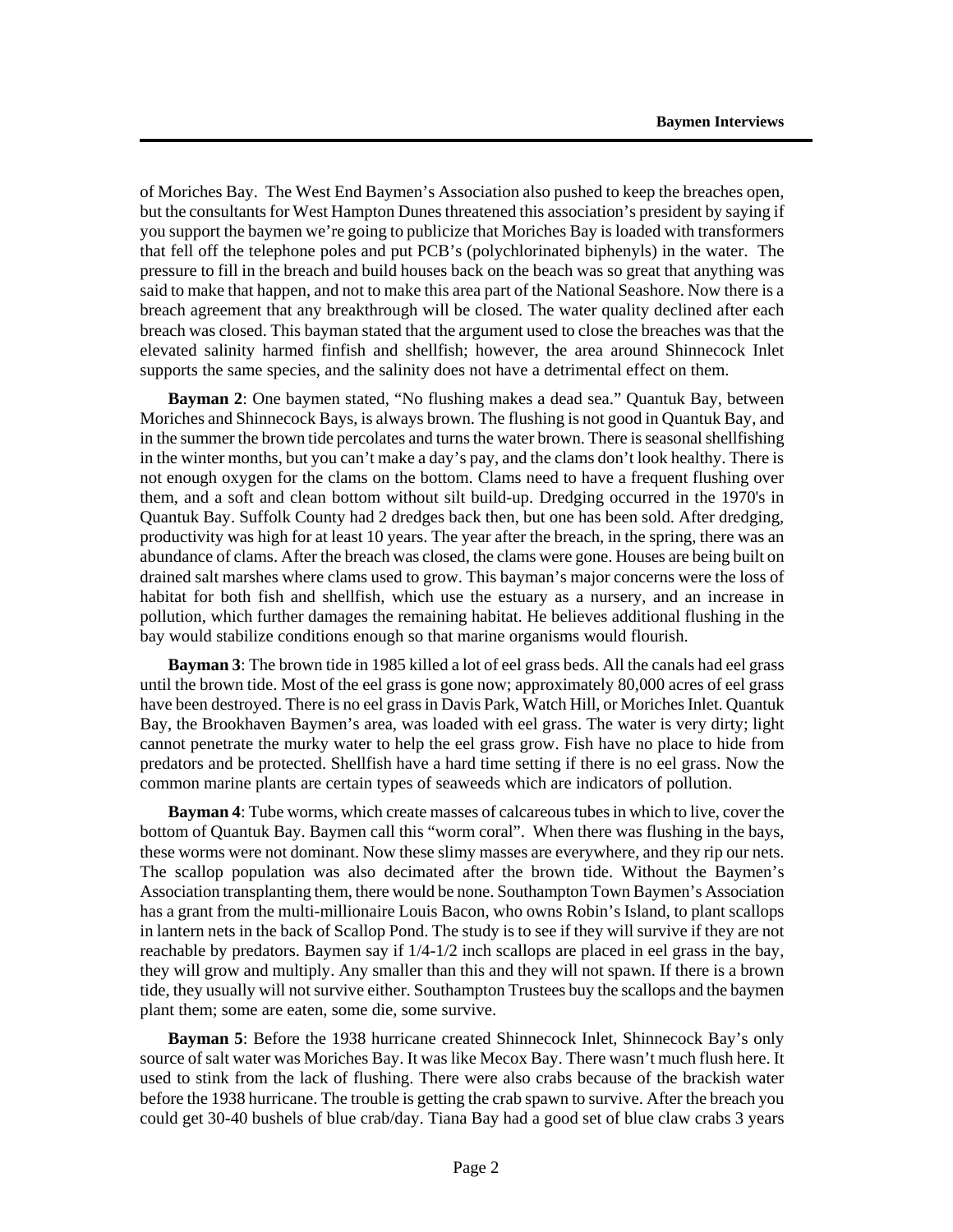ago. One bayman found 1 bushels of pregnant female blue claws. He left them in the bay so that the spawn would have a chance to survive, but the spawn died anyway. Yet the spider and sand crab spawn lived that same year. Before the 1938 hurricane, there were so many flounder that there was not enough food for them, and none of the flounders grew bigger than your hand. After the hurricane when the inlet was created, the flounders started to grow, but there were fewer of them. Now there are hardly any flounders. Striped bass have made a comeback since the moratorium on the size of the commercial catch of striped bass, and flounder is one of the bass's favorite food items. Now flounders are very hard to find. Baymen say sport fishermen, who push for regulations on striped bass, don't care about a balanced ecosystem. Recreational fishermen say commercial fishermen are taking all of the flounder, but it is predation by the explosive striped bass population that is seriously threatening the flounder. Recreational fishermen are enjoying the abundance of striped bass and the money they make from catching them.

**Bayman 6**: Baymen are currently allowed only 90-100 tags per year for striped bass. With the striped bass population exploding, baymen are angry and frustrated with this limit. Diseases and tumors are becoming more common on these fish, and they are feasting on other commercially important species, e.g., flounder, making flounder scarce and in need of protection. Striped bass laws are keeping sport fisherman happy, but commercial fisherman are angry because striped bass are eating all the flounder. Seals are also eating flounder, as well as protected cormorants; and neither of these species have natural predators. The flounder are suffering. There is a chain reaction in the marine food web. If a species is protected, eventually it could exceed normal population levels, prey on existing species to a dangerous extent, and the ecosystem could be overrun with one species, consuming and altering the habitats of other species. Weakfish also have catch limits now.

**Bayman 7**: Soft clams and oysters were the common shellfish in the 1940's in Moriches, Tiana, and Shinnecock Bays. Before the 1938 hurricane, Shinnecock Bay didn't have hard clams, just soft clams and oysters. You could go, as one bayman did, right after school and catch 5 bushels. In those 5 bushels, he had only 3 hard chowder clams. The chowders, he said, now populated these bays, not the cherries and the necks. Then oysters began to disappear. The only places to find oysters in Shinnecock Bay were 1/4 mile east of the inlet, near a small island, and just west of the Ponquogue Bridge, 1/2 mile east of the inlet. The high salinity in these areas was perfect for oyster growth. This bayman said we need another hurricane to stir up the bottom of the bays.

**Bayman 8**: One bayman said during the 1970's and early 1980's, he consistently knew where and during what time of the year to go to certain areas to find our catch. He used to only go shellfishing in Moriches Bay. Another bayman went to Shinnecock Bay for two months every summer. Now baymen must go wherever we can find clams to get a day's wages. Seasonal cycles of fishing exclusively in one area no longer exist. Now baymen go wherever he can find a catch to make a living; therefore, baymen need to go all over. Baymen use trailers to haul our boats around because we must go wherever there's a catch. Baymen say their days have always been long and tiresome, but now their hard work isn't even rewarded with a good catch. The days are as physically demanding as they used to be, however, they are catching less and less.

**Bayman 9**: Another commented that years ago, duck farms were common along the bay. Duck farm sewage promoted the growth of clams in the bay. The nitrogen in duck waste enriched the bays. Since the duck farms closed, there hasn't been enough nitrogen in the bays. At certain times in the spring, nitrates are good for the bay and the organisms living in it, yet this element is now missing in large quantities, and productivity is low. It usually takes three to four times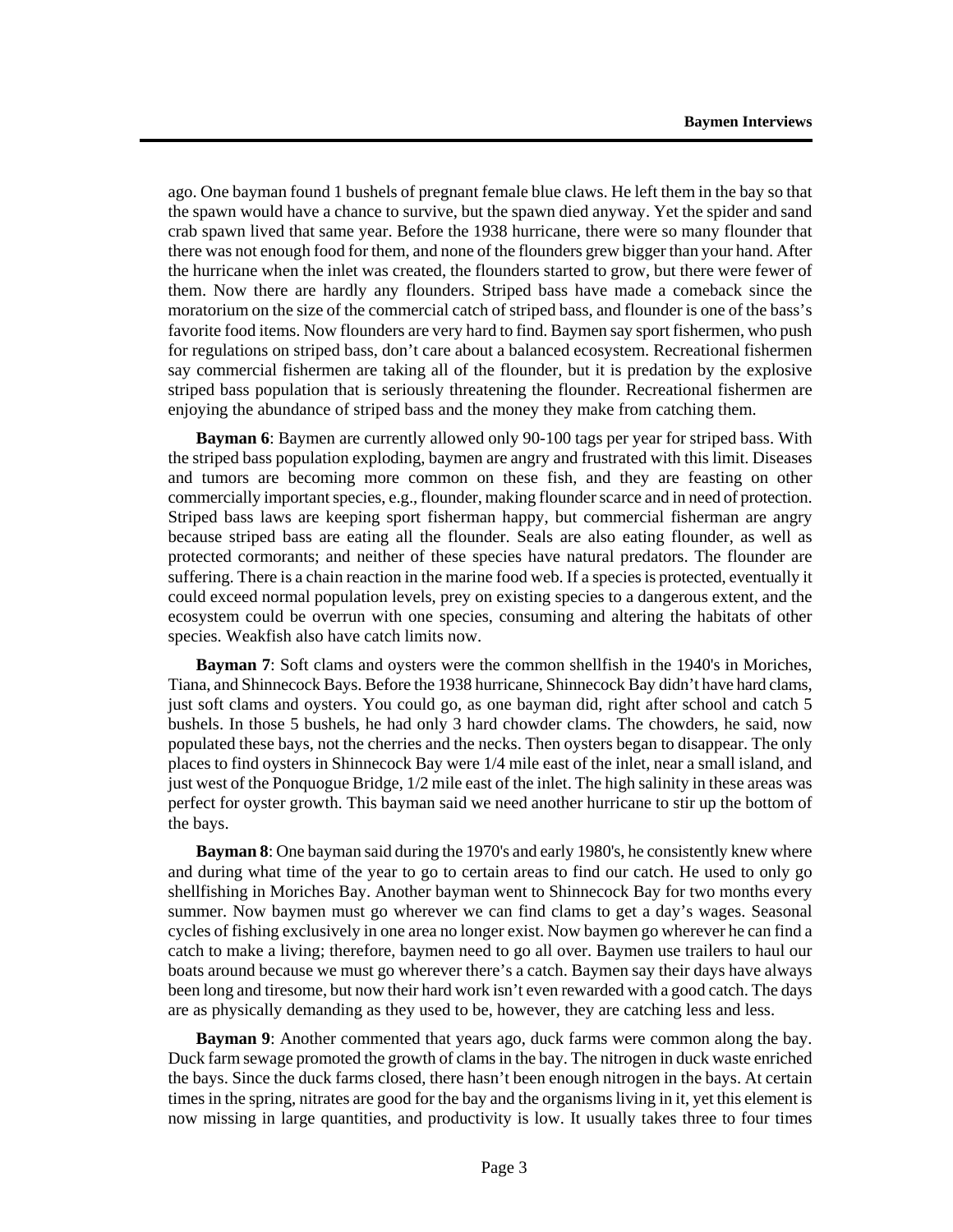longer for clams to mature in Great South Bay than Shinnecock Bay. The water in Shinnecock Bay looks cleaner, but it seems devoid of life. With the loss of farmland and increased development, nutrients are not available for the shellfish. Only one to two percent of scallops survive. In 1994 scallops were present in Shinnecock Bay in the area near the highway. But for approximately 15 years prior to that year, scallops were very difficult to find. Today, we plant scallops in Shinnecock Bay, and any scallops retrieved from the bay are believed to be the ones planted. This bayman from Sag Harbor recalled 1980 as a good year for catching scallops.

**Bayman 10**: A bayman who pursues a number of other interests, believes that Shinnecock Bay has significant potential for shellfish production. In 1910, Peconic and Shinnecock Bays supplied 1/3 of the scallops to the whole country. There has been a 90% decline in our shellfish productivity. He stated adding nitrates to the bay during certain times of the year would increase the productivity of the bay. Peconic Bay has a 2-month residence time (flushing time), so there would be time for the nutrients to work. The brown tide filled the niche of other algae not being present. He thinks the closing of the duck farms and treating of this and other waste with chemicals has reduced the nitrogen input to the bay. He added the duck farm drainage from the 1.5 million ducks fertilized the bay and fed the shellfish. The nitrogen is desirable, and in an effort to eliminate bacteria, the bay lost nitrogen. The brown tide is a result of low nitrogen conditions. He stated this industry is at the same stage the farmers were when they realized they had to fertilize their crops; he thinks we have to "fertilize" the bay somehow to increase the quantity of fish and shellfish for harvest.

**Bayman 11**: A clamman for 30 years in Patchogue, says there is no water flow in Great South Bay. After the breach there was good clamming and fishing. There is no flushing now. There was flushing and growth during that time, but there's no flushing now. Well-flushed areas support life, but stagnant areas do not. Here it takes four to five years to harvest shellfish. It only takes 2 years in the Staten Island area. For the last six to eight years he hasn't been able to get chowder clams in Great South Bay. He used to be able to get 25 bushels in a day in Great South Bay. Conditions are better on the North Shore. The water quality is good in Southold because of the six to seven foot tide, where Patchogue has only a 2-ft tide.

**Bayman 12**: A Peconic Bay lobsterman stated this bay has been destroyed by the discharge from the sewage treatment plant. He also said that in the 1970's you could scallop in Peconic Bay, but the first year the plant opened, the scallop population rapidly declined. He added most baymen believe the plant was the main reason for the decline of the scallop fishery.

**Bayman 13**: A lobsterman off Montauk Point stated the water quality around Montauk has improved. However, since the brown tide in 1985, the scallop fishery in the bays has declined.

**Bayman 14**: Another bayman stated, if Shinnecock Inlet closed, the fisherman couldn't catch bluefish, mackerel, bass, etc. Water quality is improving in Peconic and Gardiner's Bays. There are laws and regulations on eels, flounder, blackfish, and other local commercially valuable species. Sport fishermen are pushing regulations, which are hurting the commercial fisherman.

**Bayman 15**: The change in water quality occurred after Pikes Breach. Fishing improved at this time and the fish were plentiful. A sixth generation bayman recalled pollution increasing and water quality decreasing through the years. He said, many baymen think something in the water, e.g., pesticide, is keeping the shellfish from surviving, and believe more inlets are needed to increase flushing and diffuse and dilute pollution levels.

**Bayman 16**: One bayman said he never saw the bottom of Bellport Bay until the breach occurred. The last good year for water quality and harvesting shellfish was 1994. You could find